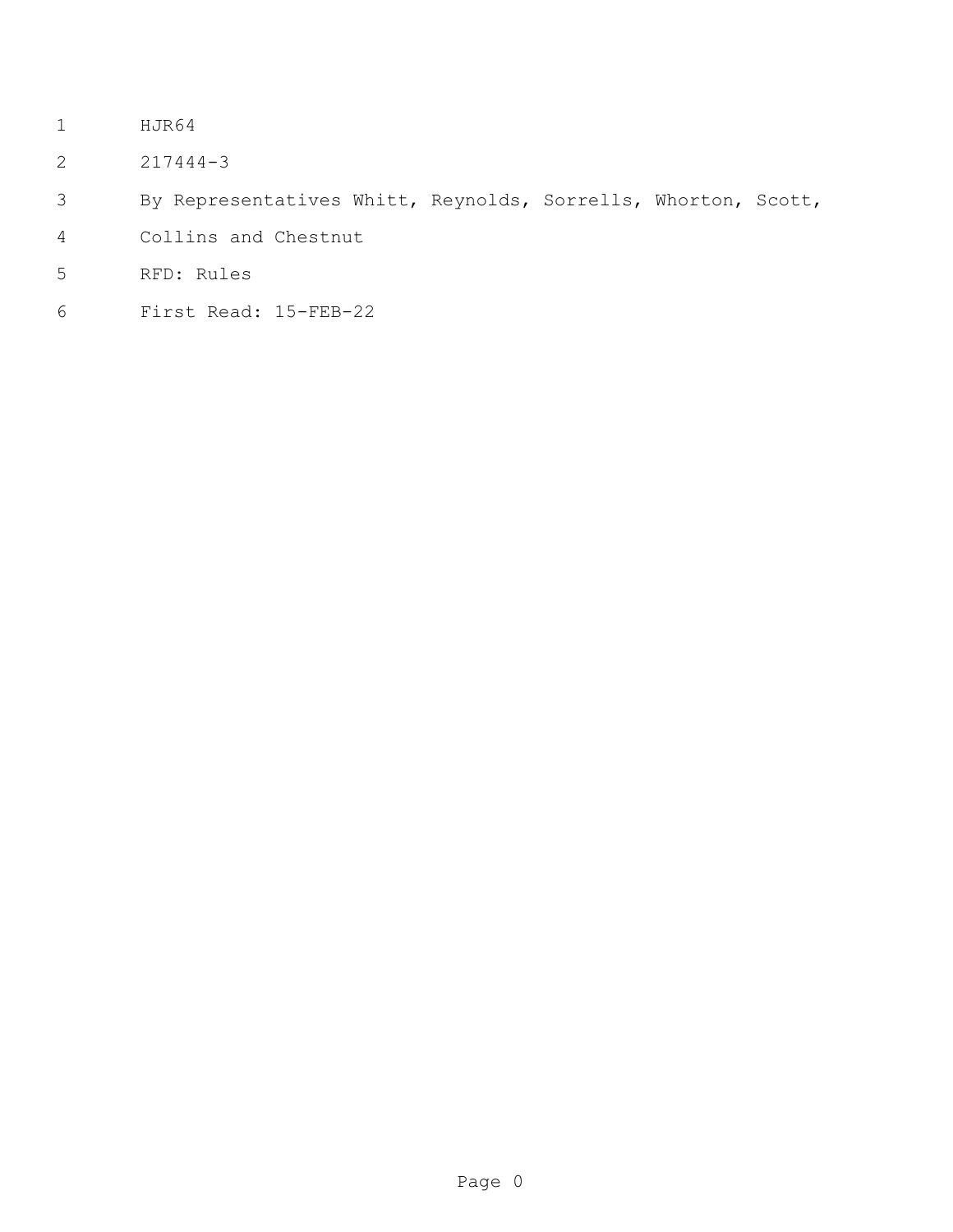HJR64

| $\mathbf 1$   |                                                              |
|---------------|--------------------------------------------------------------|
| $\mathbf{2}$  | ENROLLED, House Joint Resolution,                            |
| 3             | SUPPORTING THE IMPORTANCE OF FINANCIAL EDUCATION IN          |
| 4             | THE STATE OF ALABAMA.                                        |
| 5             |                                                              |
| 6             | WHEREAS, this body deems it important to make                |
| 7             | available financial education programs to all Alabamians, to |
| 8             | promote the importance of financial education among all      |
| $\mathcal{G}$ | Alabamians, and to create a financial education plan for     |
| 10            | Alabama; and                                                 |
| 11            | WHEREAS, various state public entities have a desire         |
| 12            | to promote financial education programs, and have put forth  |
| 13            | much effort into related programs and applications; and      |
| 14            | WHEREAS, numerous other states have created                  |
| 15            | successful financial education programs and events; now      |
| 16            | therefore,                                                   |
| 17            | BE IT RESOLVED BY THE LEGISLATURE OF ALABAMA, BOTH           |
| 18            | HOUSES THEREOF CONCURRING, That the State Treasurer is       |
| 19            | directed to research financial education programs and events |
| 20            | within this state and other states, and to provide the       |
| 21            | President Pro Tempore of the Senate and the Speaker of the   |
| 22            | House of Representatives with a written course of possible   |
| 23            | action promoting financial literacy that would benefit all   |
| 24            | Alabamians on or before the first day of the 2023 Regular    |
| 25            | Session.                                                     |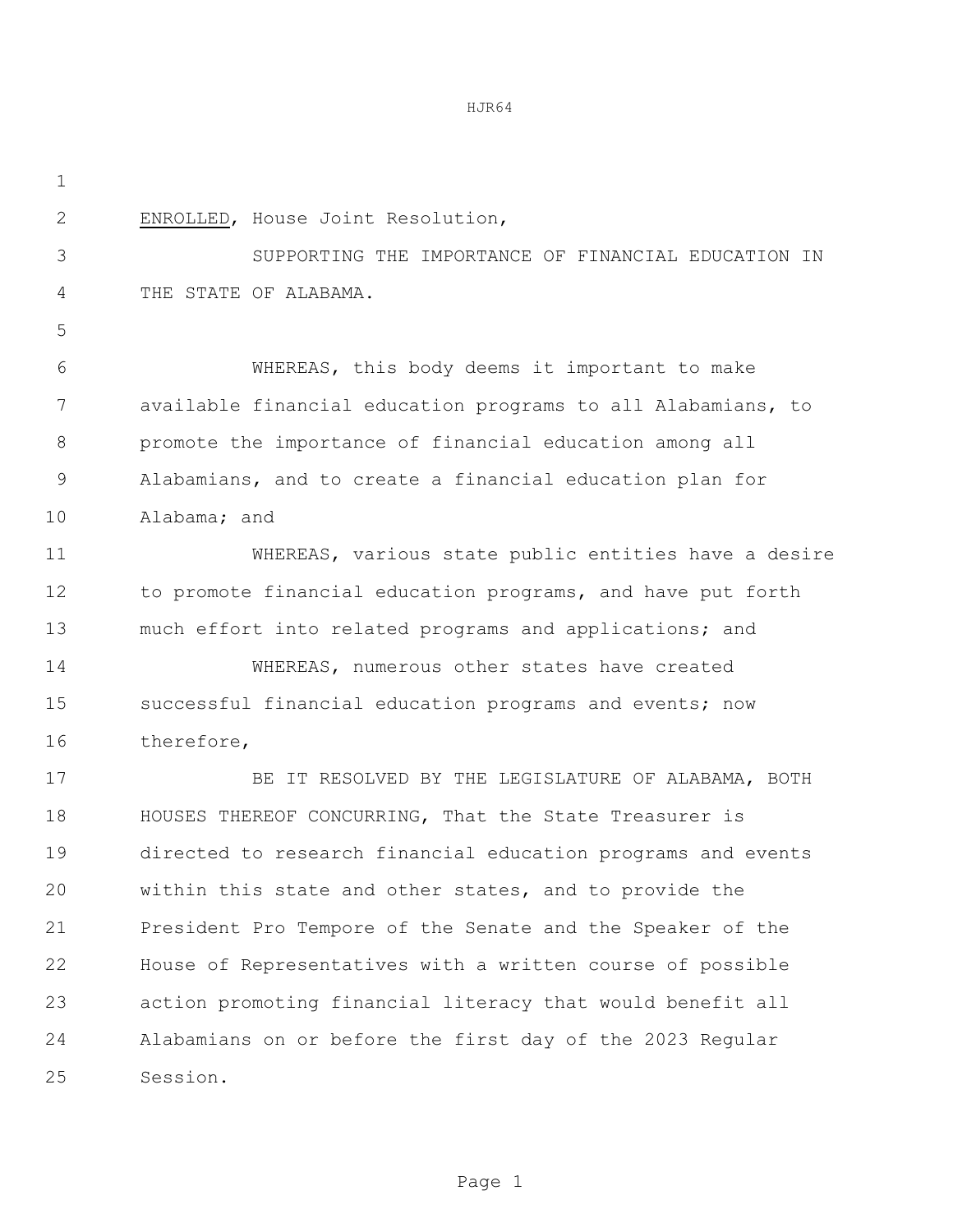HJR64

1 BE IT FURTHER RESOLVED, That all state public entities are directed to assist the State Treasurer in establishing a program to provide financial education programs to all residents of the state.